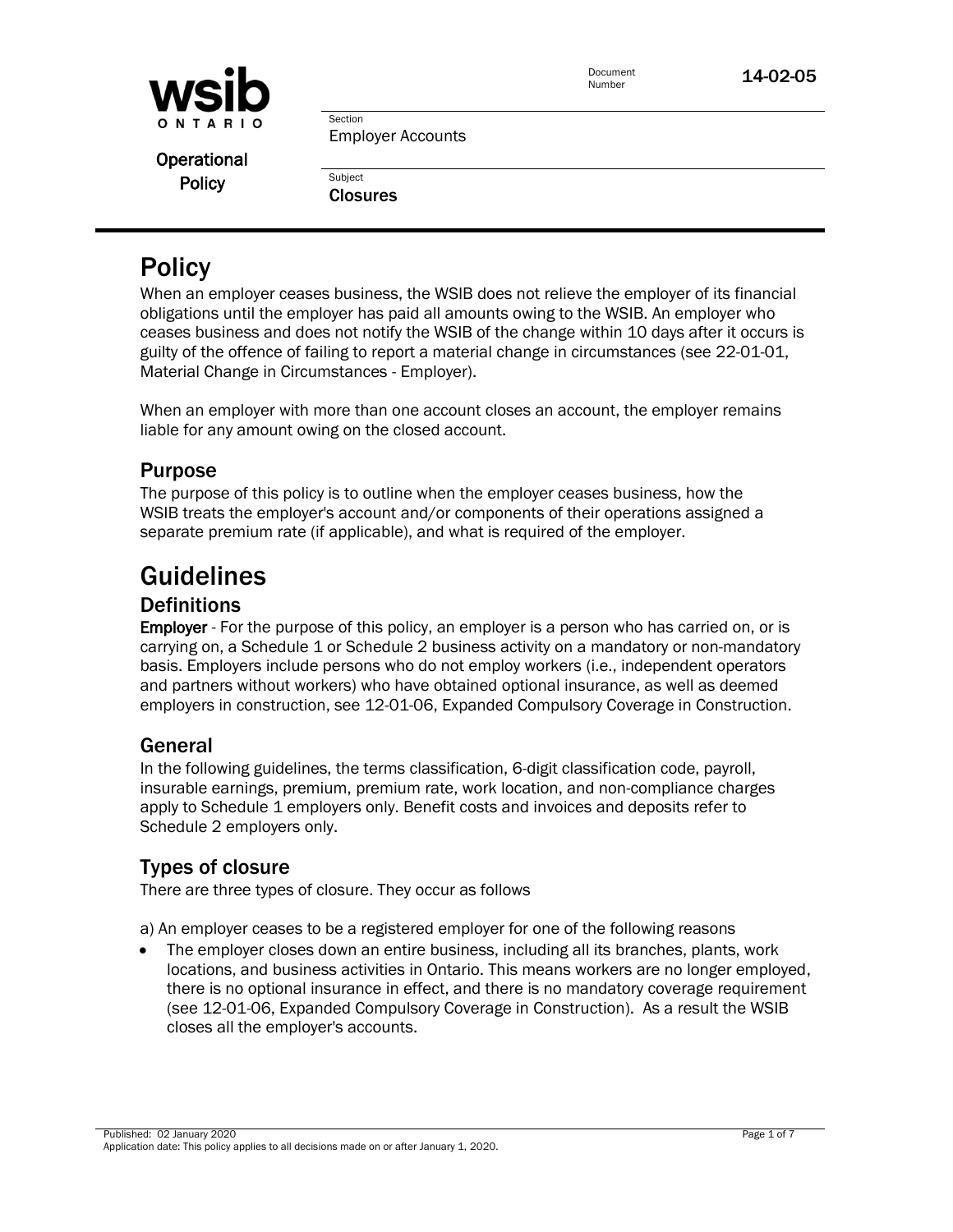| <b>WSID</b>   |                                     | Document<br>Number | 14-02-05 |
|---------------|-------------------------------------|--------------------|----------|
| ONTARIO       | Section<br><b>Employer Accounts</b> |                    |          |
| Operational   |                                     |                    |          |
| <b>Policy</b> | Subject                             |                    |          |
|               | <b>Closures</b>                     |                    |          |

 The employer has non-mandatory coverage and decides not to maintain coverage under the Act. In this case, all accounts are closed as if the employer were closing down the business, and all relevant guidelines apply (see "Withdrawal from coverage," below).

b) An employer with multiple accounts closes down the only branch, work location, or business activity reporting on an account. Alternatively, an employer may request that an account be closed for its own reporting convenience. As a result, the WSIB closes the account and the employer continues to meet its financial obligations using the remaining account(s). Any financial obligation outstanding on the closed account is transferred to the remaining account(s).

c) An employer closes down a branch, work location, or business activity, or changes a business activity, without an account being closed as a result.

#### Optional insurance

As long as optional insurance remains in effect for a business or an account, the account remains open, and premiums accrue.

#### Material change in circumstances

The closing down of a business, branch, work location, or business activity is considered a material change in circumstances, and the employer must notify the WSIB within 10 days of the closure or be subject to penalties, see [22-01-01, Material Change in Circumstances -](http://www.wsib.on.ca/WSIBPortal/faces/WSIBManualPage?cGUID=22-01-01&rDef=WSIB_RD_OPM&fGUID=835502100635000534) [Employer.](http://www.wsib.on.ca/WSIBPortal/faces/WSIBManualPage?cGUID=22-01-01&rDef=WSIB_RD_OPM&fGUID=835502100635000534)

#### Minimum period of coverage in construction

For information about closures and the 3 month minimum period of coverage in construction, see 12-01-06, Expanded Compulsory Coverage in Construction.

### Steps in closing an account

Most employers registered with the WSIB are engaged in a single business activity. Generally, these employers meet financial obligations relating to their business activity through one account. Therefore, for these employers, stopping their business activity also means closing their business and closing their account. The guidelines that follow to the end of this policy assume a single business activity and single account, except as noted.

The steps the WSIB takes in closing an account are detailed in the following guidelines: ["Sources of information,](http://www.wsib.on.ca/WSIBPortal/faces/WSIBManualPage?cGUID=14-02-05&fGUID=835502100635000491&_afrLoop=656205003390000&_afrWindowMode=0&_afrWindowId=bq4fbdnqt_128#sources)" ["Information required for closure,](http://www.wsib.on.ca/WSIBPortal/faces/WSIBManualPage?cGUID=14-02-05&fGUID=835502100635000491&_afrLoop=656205003390000&_afrWindowMode=0&_afrWindowId=bq4fbdnqt_128#infoclosure)" ["Effective date of closure,](http://www.wsib.on.ca/WSIBPortal/faces/WSIBManualPage?cGUID=14-02-05&fGUID=835502100635000491&_afrLoop=656205003390000&_afrWindowMode=0&_afrWindowId=bq4fbdnqt_128#effective)" and ["Adjustments.](http://www.wsib.on.ca/WSIBPortal/faces/WSIBManualPage?cGUID=14-02-05&fGUID=835502100635000491&_afrLoop=656205003390000&_afrWindowMode=0&_afrWindowId=bq4fbdnqt_128#adjustments)"

### Sources of information

The WSIB receives notice of a closure by

• the employer contacting the WSIB to advise that the business is no longer operating

Published: 02 January 2020 Page 2 of 7 Application date: This policy applies to all decisions made on or after January 1, 2020.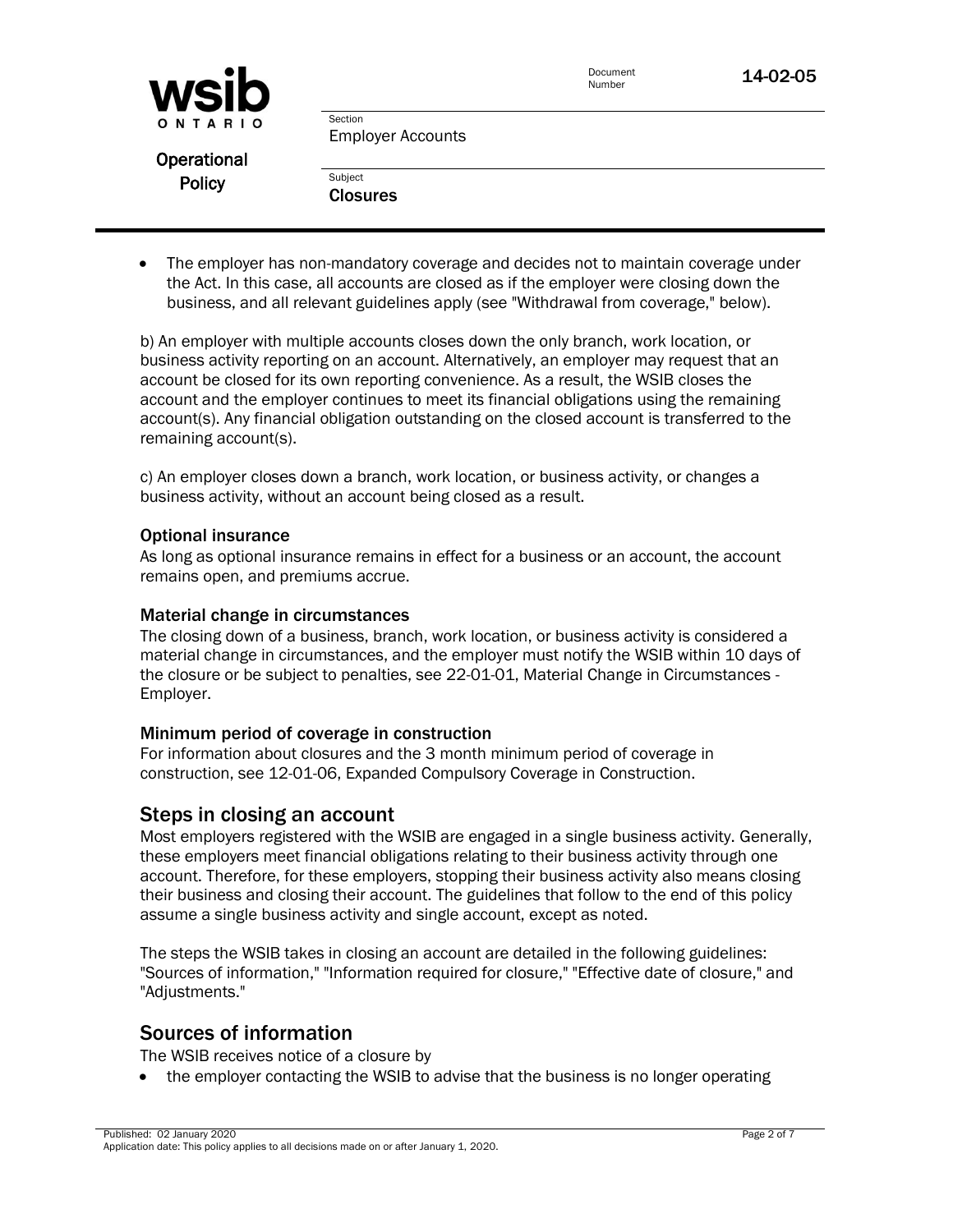

**Operational Policy** 

| Subject         |
|-----------------|
| <b>Closures</b> |

- WSIB auditors who, in the course of their investigations, discover that a business has stopped operating
- the Trustee in Bankruptcy or the court-appointed Receiver/Manager advising the WSIB of an employer's bankruptcy or receivership, or
- the WSIB determining that the employer is no longer in business.

# Information required for closure

Within 10 days of the closure, the employer must notify the WSIB of

- the reason for the business ceasing (e.g., no workers employed and no optional insurance in effect, receivership, bankruptcy)
- the date the business ceased operations, and
- the date help was last employed in the business.

Schedule 1 employers must also provide a statement of the actual insurable earnings for the current year (up to and including the date of closure, or when workers were last employed), and for any previous unreconciled year. An employer who fails to provide such a statement within 10 days of the closure is guilty of an offence.

# Effective date of closure

When establishing the effective date of closure for an account, the WSIB must be satisfied that no new claims, claims costs, premiums, experience rating refunds/surcharges or noncompliance charges have been registered since the proposed closure date named by the employer or determined by the WSIB.

### NOTE

An account remains open during the wind-up of operations as long as workers are employed or optional insurance exists.

If the WSIB is satisfied that there is no further activity on the account, it determines the effective closure date and the account is closed (inactivated). This means that no further claims are registered against it, and no further premium remittances are issued.

Inactivating the account does not relieve the employer of its financial obligations to the WSIB. This only happens when all amounts owing are paid (see "Adjustments," below).

### Closing date unknown

If the exact date of closing or of ceasing to employ workers is not known, the WSIB usually closes an account as of December 31st of the last calendar year the business was known to operate.

### Court-appointed receivership or bankruptcy

If an employer is bankrupt or in receivership, the WSIB sets the closure date as the effective date of bankruptcy or receivership.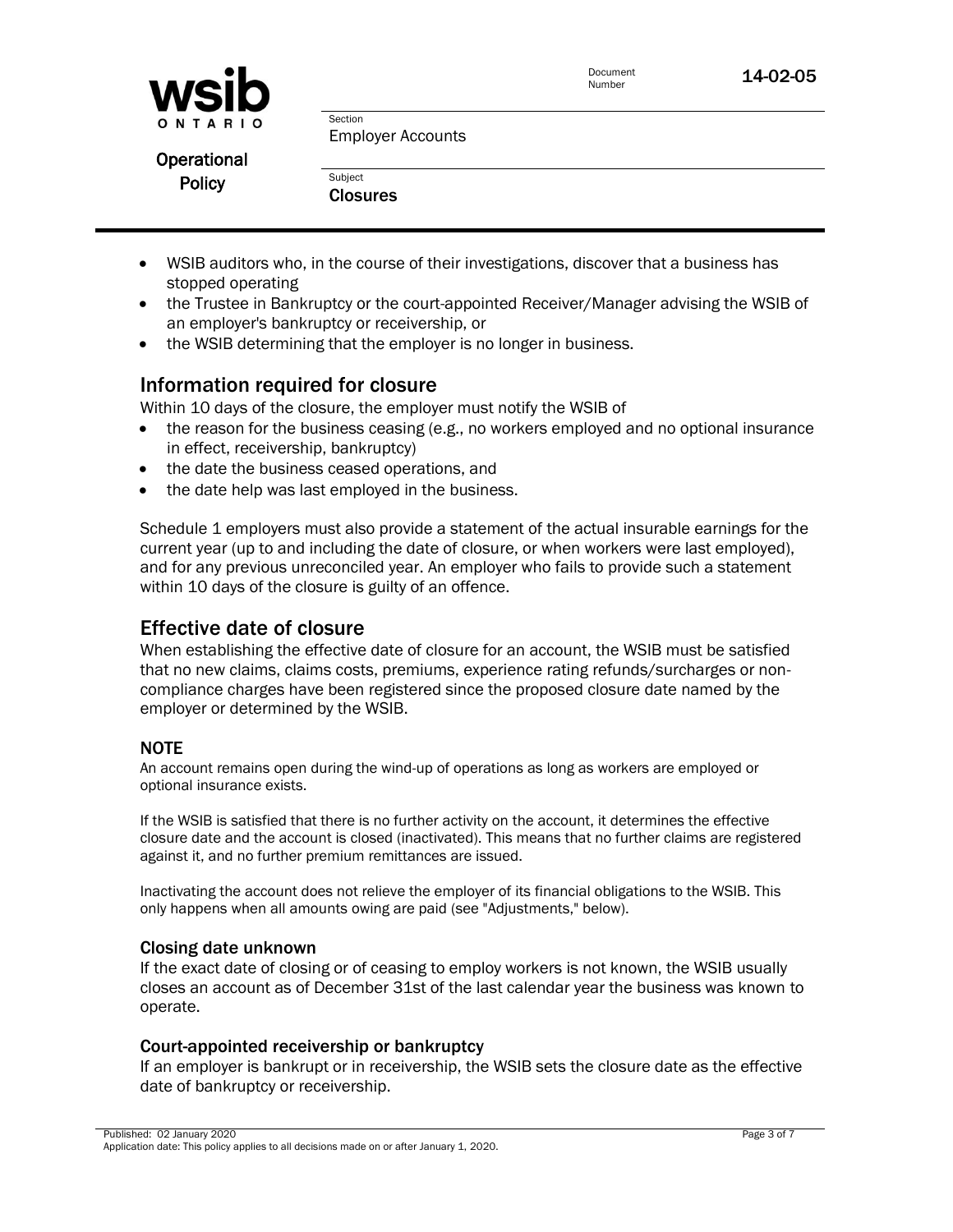

Document

Employer Accounts

**Operational Policy** 

**Subject Closures** 

Section

#### Withdrawal from coverage

For employers whose business activities are non-mandatory, coverage will be cancelled (withdrawn) on the withdrawal date determined by the WSIB.

For employers requesting to transfer back to Schedule 2, Schedule 1 coverage will also cease (and Schedule 2 coverage resumes) on the withdrawal date determined by the WSIB.

### Adjustments

Once the WSIB has determined the effective closure date and inactivated the account, the WSIB calculates the final balance taking note of any unpaid premiums, experience rating refunds/surcharges, non-compliance charges, unpaid benefit costs or deposits, and issues a final adjusted statement or invoice. If there is an outstanding balance after the adjustment, the employer must pay this amount by the end of the month after the month in which the adjustment was issued.

If there is a credit on the account after the final adjustment, the WSIB may, at its discretion, withhold mailing a refund cheque if an audit of the employer's operations is required.

#### Multiple accounts

If the employer has more than one account and one account is closed, the employer remains liable for any amount owing on the closed account. The WSIB continues to issue statements or invoices on the closed account, including interest on the amount owing, to the employer until the debt is paid.

### Closing or changing a business activity without closing an account

If an employer's business activity has a 6-digit classification code which is located in a single account and the employer closes the business, closing the business activity automatically means closing the 6-digit classification code and the account as well.

If an account has

- two or more business activities, and one 6-digit classification code
- two or more 6-digit classification codes, with one business activity per code, or
- one business activity, one 6-digit classification code, and both change, closing or changing a business activity does not mean closing the account.

In each of the above situations, the employer must still report the closure or change in business activity. In addition, any liability remaining after a 6-digit classification code is closed remains with the account.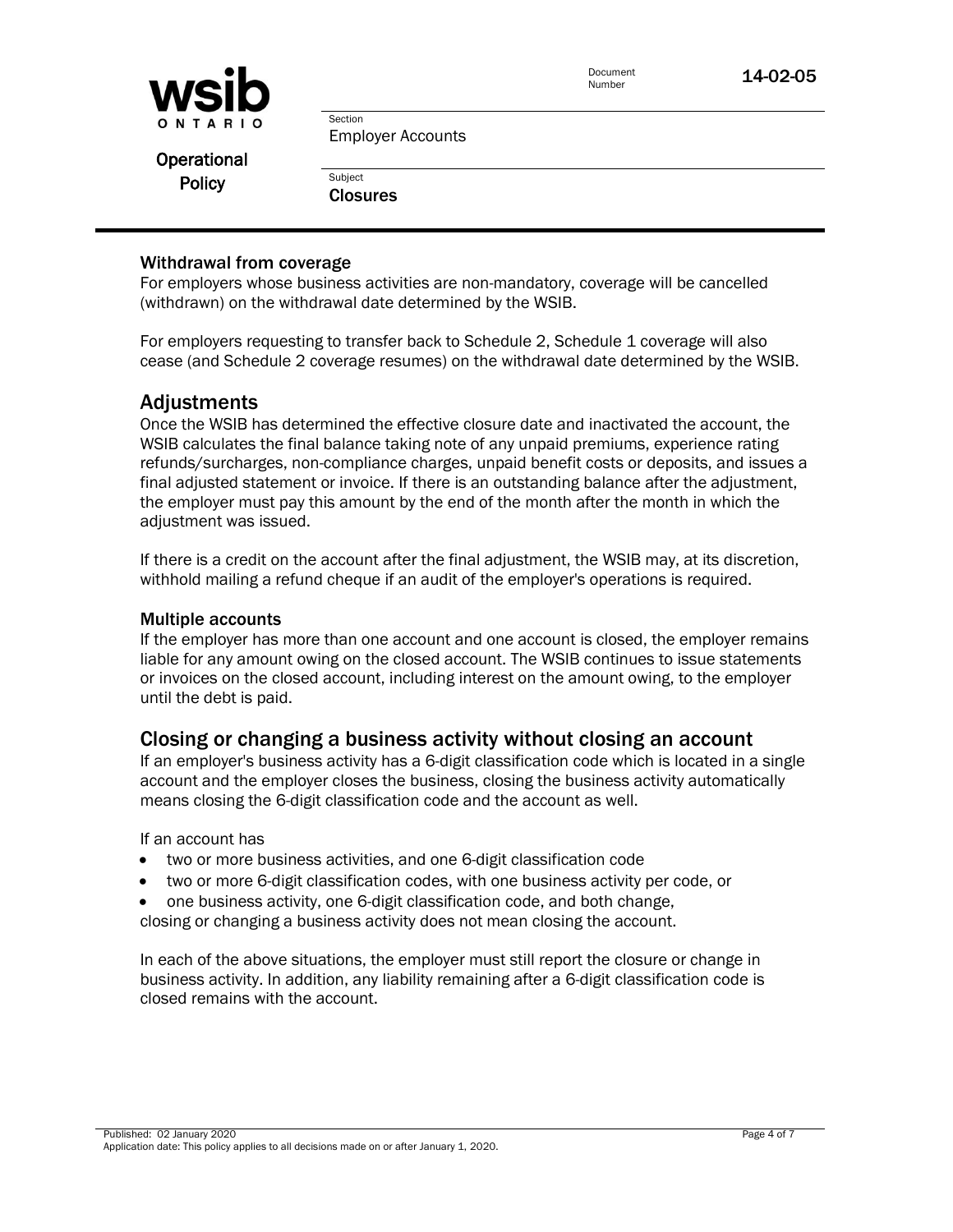

Document

Document **14-02-05** 

Employer Accounts

**Operational Policy** 

**Subject Closures** 

Section

## Information to be certified as accurate

Before the WSIB closes an account or 6-digit classification code, the employer or an authorized officer who has knowledge of the matters to which the information relates must sign to verify the accuracy of the information provided to the WSIB.

### Information subject to audit

All information received by the WSIB for the purposes of an account or 6-digit classification code closure is subject to verification upon audit.

### Closing a component assigned a separate premium rate

An employer may be assigned multiple premium rates, see 14-01-07, Single and Multiple Premium Rates. In such cases, each component of their operations that is assigned a separate premium rate is treated like a separate employer for premium rate setting purposes, see 14-02-01, Employer Level Premium Rate Setting.

If all the 6-digit classification codes grouped under a component close, the component is closed and the codes (and their associated claims experience and insurable earnings) transfer to the remaining open component.

If there is more than one remaining open component, each 6-digit classification code transfers to the component the WSIB determines it is most aligned with, see the Premium Rate Setting Administrative Practice Document for further details.

If a closed 6-digit classification code transfers to a component, the component's premium rate is re-calculated and then applied from the effective date of the transfer.

### Temporary employment agencies (TEAs)

A TEA is generally assigned a separate premium rate for the business activity of supplying workers and for each premium rate setting class/subclass to which they supply workers, see 14-01-08, Temporary Employment Agencies.

If a TEA stops performing the business activity of supplying workers or stops supplying workers to an individual class/subclass, the relevant component of their operations is closed. However, the 6-digit classification code(s) grouped under it do not transfer to another component until at least 12 months have passed from the effective date of the closure.

If the component is not re-opened within the 12 month period, each 6-digit classification code may transfer to the component the WSIB determines it is most aligned with.

### Non-exempt partners and executive officers in constructions

An employer may be assigned a separate premium rate for non-exempt partners and executive officers in construction, see 14-01-01, The Classification Structure.

Published: 02 January 2020 Page 5 of 7 Application date: This policy applies to all decisions made on or after January 1, 2020.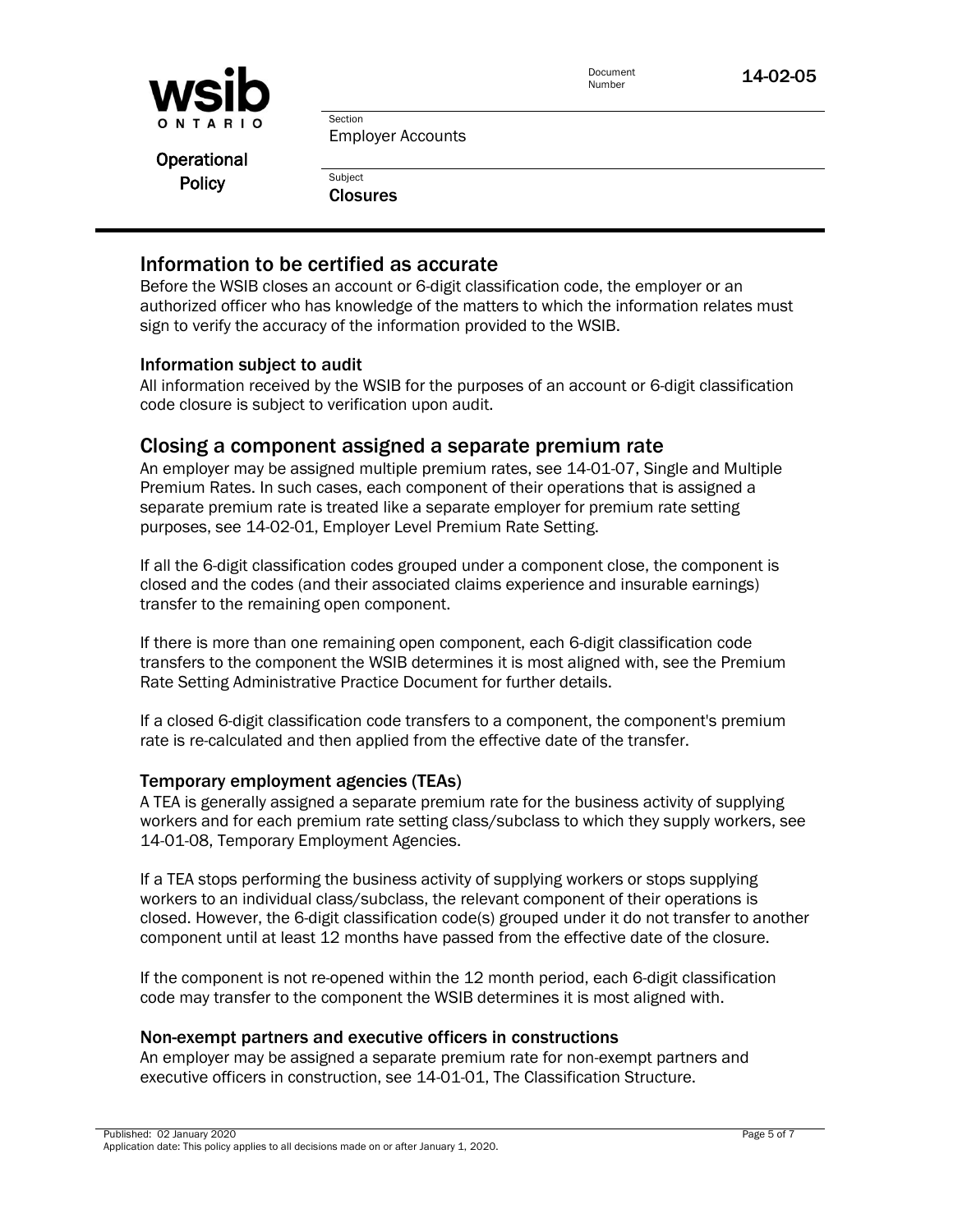| <b>WSID</b>   |                                     | Document<br>Number | 14-02-05 |
|---------------|-------------------------------------|--------------------|----------|
| ONTARIO       | Section<br><b>Employer Accounts</b> |                    |          |
| Operational   |                                     |                    |          |
| <b>Policy</b> | Subject                             |                    |          |
|               | <b>Closures</b>                     |                    |          |
|               |                                     |                    |          |

If an employer's non-exempt partner and executive officer in construction 6-digit classification code is closed, it is not transferred to another component of their operations. As a result, its claims experience and insurable earnings do not impact the premium rates of its other components.

### Mergers and amalgamations

Two or more corporations may amalgamate or merge and continue as one corporation upon the date set forth in the certificate of amalgamation. For the purposes of this policy, the amalgamated corporation assumes all WSIB debts, and liabilities of each of the amalgamating corporations.

If one or more of the former accounts is closed and one or more of the former accounts remains open, the guidelines for closing an account of a multi-account employer apply.

#### NOTE

If the amalgamated corporation continues to carry on business using all the accounts of the merged corporations, the guidelines on closure in this policy do not apply.

#### Premium rate calculation

If two or more corporations merge or amalgamate, a premium rate is calculated for them based on their combined claims experience, insurable earnings and prior year premium rates. It is then applied from the effective date of the merger or amalgamation. The Premium Rate Setting Administrative Practice Document provides further information on this topic.

#### NOTE

A premium rate is also calculated in the manner described above when two or more employers become associated or an employer is no longer eligible for multiple premium rates.

### Accounts not closed

Accounts are not closed in the following situations:

#### Sale of shares

If shares in a Schedule 1 or Schedule 2 company are sold or transferred, the company keeps the same account.

#### Change of name

A limited company that changes its name through *Articles of Amendment or Supplementary Letters Patent* retains the same account under the new name.

### Application date

This policy applies to all decisions made on or after January 1, 2020.

Published: 02 January 2020 Page 6 of 7 Application date: This policy applies to all decisions made on or after January 1, 2020.